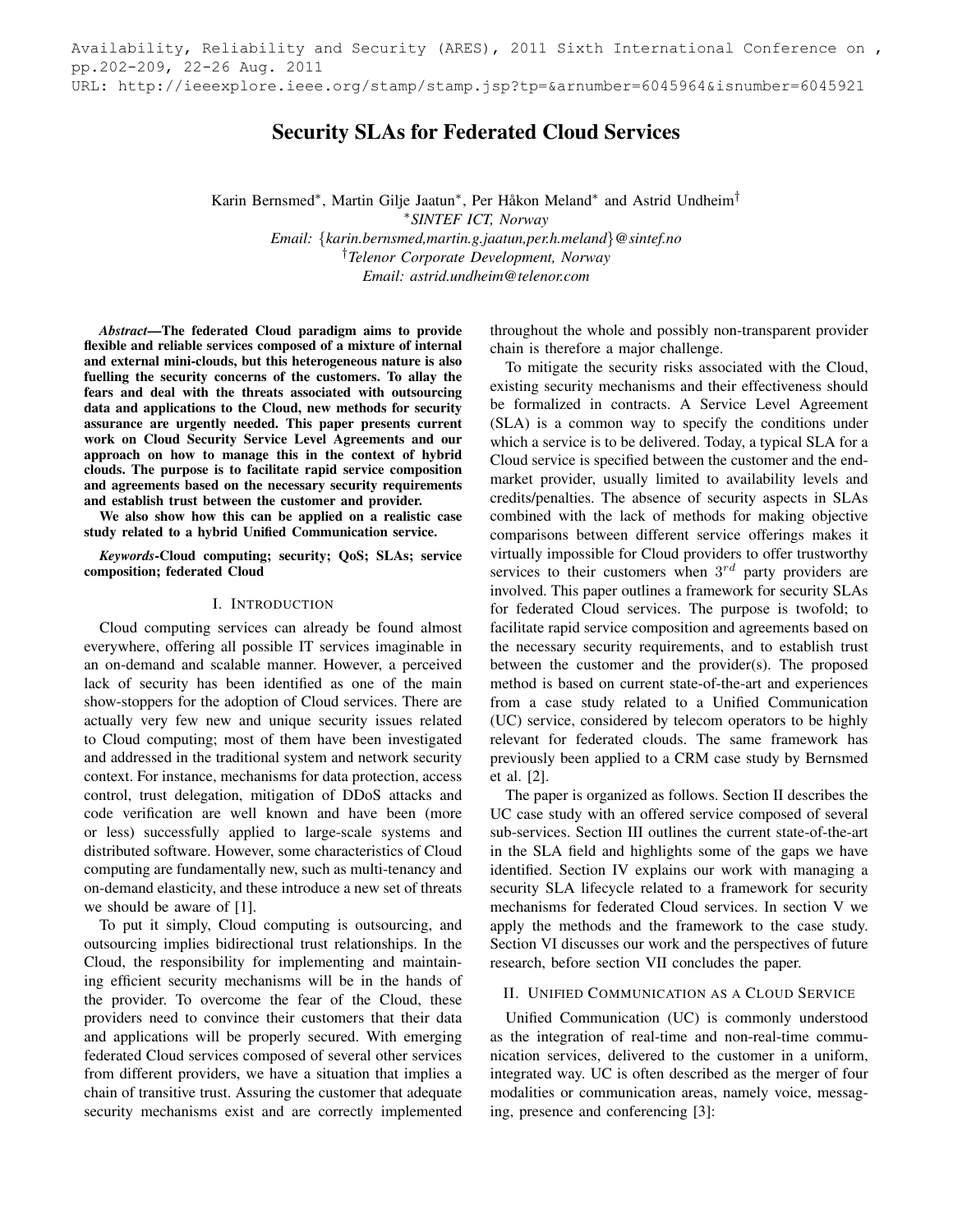- Voice and Telephony: fixed, mobile and soft telephony
- Messaging: email, voice mail, unified messaging
- Presence and Instant Messaging (IM): presence and location information,  $IM<sup>1</sup>$
- Conferencing: voice, video and web conferencing with two or more parties

UC is currently evolving from premises-based service delivery to a service delivered using a Cloud infrastructure. In the latter case, it is called UC-as-a-Service (UCaaS), which is the focus of this case study.

From the customers' point of view, the main advantage of UCaaS compared to the traditional premises-based UC is the pay-per use model, where customers only pay for the services they need and the actual duration they are used. This model is thus particularly interesting for SMEs who often seek to avoid large investments. A UCaaS solution will also offer the possibility to have different services available for different employees, as well as support for adding and removing services on-demand. For a telecom operator considering acting as the UCaaS provider, a viable option is to take the role of hosting the voice service (that can include both fixed, mobile and soft telephony) and use partnerships/agreements with external service providers for delivery of additional services, such as email and presence. The telecom operator may also sell additional services such as VPN (possibly with Quality of Service (QoS) guarantees) as part of the UC bundle.

Figure 1 illustrates such a case where various elements of a UCaaS is composed of several specialized Cloud services. Here the UCaaS provider offers a UC solution based on its own voice service combined with messaging, conferencing and presence services from external service providers.



Figure 1. Unified Communication as a Service (UCaaS)

<sup>1</sup>Strictly speaking, IM belongs in the messaging category, but historically, presence services were first offered by IM programs such as AIM and ICQ.

Federated Cloud services, such as the UCaaS illustrated in Figure 1, have been a vision for a long time, but adoption has been slow. This paper is devoted to one of the main reasons for this slow adoption - the lack of trust between the different parties involved in the service composition.

## III. CLOUD SECURITY SLAS - STATE OF THE ART

Deploying services in the Cloud creates new challenges for both service providers and customers, especially regarding the service quality. The customers have less control of the service delivery, and need to take precautions in order not to suffer low performance, long downtimes or loss of critical data. Service Level Agreements (SLAs) have therefore become an important part of the Cloud service delivery model. An SLA is a binding agreement between the service provider and the service customer, used to specify the level of service to be delivered. This section provides a brief survey on the state-of-the-art of security in Cloud SLAs, spanning from existing industrial practices to ongoing research efforts.

# *A. SLAs in the Cloud*

The technical part of the SLA (often called Service Level Specification (SLS)) includes information about the service delivered by the Cloud provider, the QoS provided, together with the penalties if the conditions are broken by the Cloud provider. The penalties are usually stated as service credits to the customers. In this context QoS refers to the (measurable) ability of a distributed system to provide network and computation services such that the customer's expectations are met.

In the Cloud, two apects of QoS have received special interest; *dependability* and *performance*. Service dependability is usually defined as a combination of the service availability (the proportion of time a system delivers service according to the requirements) and reliability (the ability to provide uninterrupted service), whereas performance is usually characterized by throughput (the number of bits per second of data transmitted or processed) and response time (the number of seconds needed for completing a specific task) [4]. The term QoS usually does not include security, even though some previous efforts have tried to extend the term in this respect [5], [6].

Today, most of the major Cloud service providers include QoS guarantees in their SLA proposals, however the focus in most cases is on dependability, measured as service availability<sup>2</sup>. In most cases, the SLA lacks performance guarantees, which from the customer's point of view is a major drawback. A very low performance will be perceived by the customer as service unavailability and should be credited accordingly.

 $2$ An example is the Amazon EC2 Cloud service, which at the time of writing offers 99.95% availability on a yearly basis and issues 10% credits if the SLA is broken. Performance is not mentioned.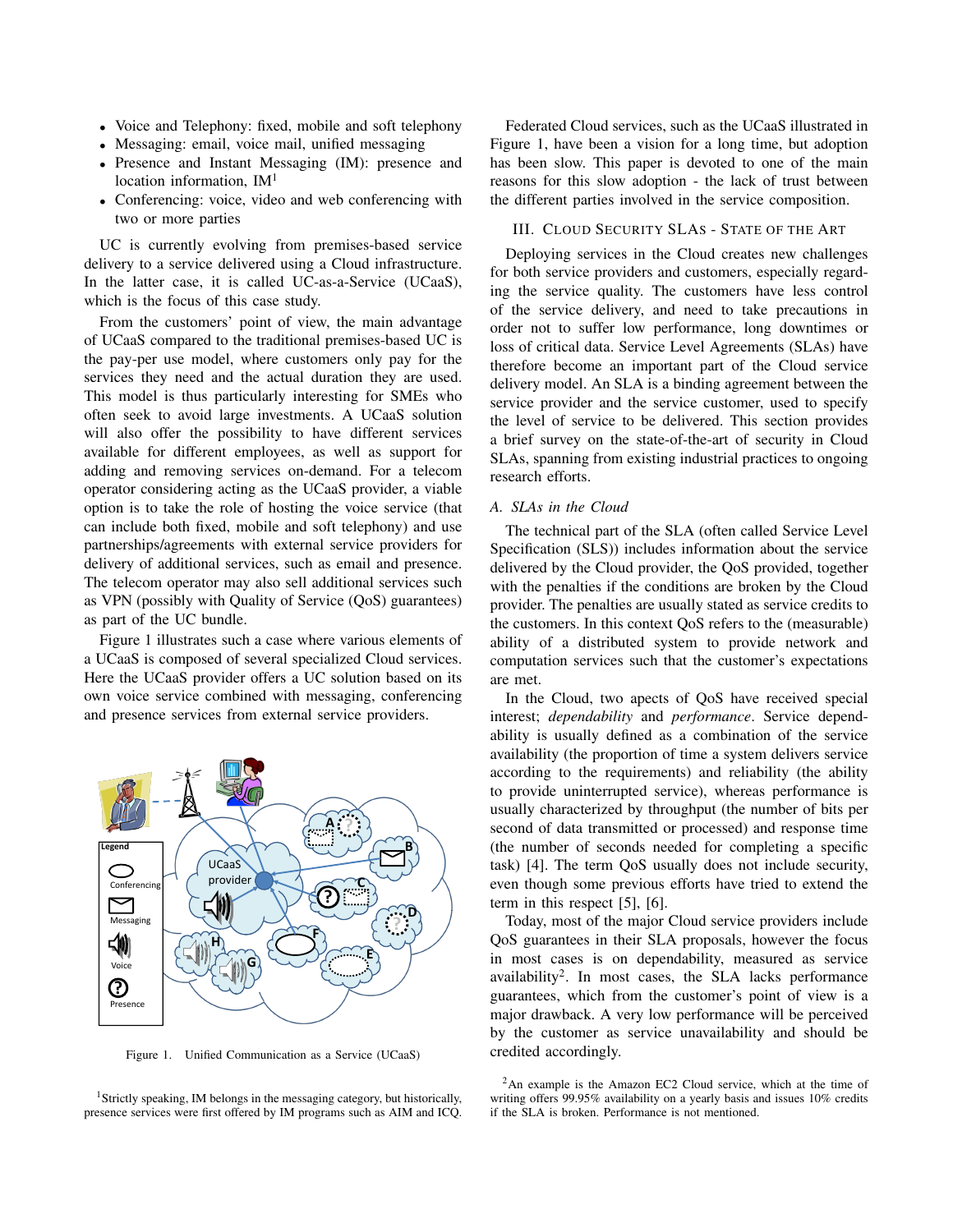The on-demand characteristic of Cloud computing complicates the QoS provisioning and SLA management. The Cloud infrastructure needs to adjust to changing user demands, resource conditions and environmental issues. Hence, the Cloud management system needs to autonomically allocate resources to match the SLAs and also to detect possible violations and take appropriate action in order to avoid paying credits. Several challenges for autonomic SLA management still remain. First, resources need to be allocated according to a given SLA. Next, measurements and monitoring are needed to detect possible violations and react accordingly, e.g., by allocating more resources. Both of these actions require a mapping between low-level resource metrics and high-level SLA parameters. A proposal is given in [7] on how to adjust resource allocation to avoid SLA violations.

# *B. Security SLAs*

Even though dependability and performance often are identified as critical issues, the number one barrier against adopting Cloud computing services is assurance [8]: how can potential customers be sure that it is safe to place their data and applications in the Cloud? Since the SLA is used to explicitly state the obligations of the provider, the implemented security mechanisms, their effectiveness, and the implications of possible mismanagement should be a part of this agreement. This concept is sometimes known as *Quality of Protection (QoP)*, which comprises the ability of a service provider to deliver service according to a set of specific security requirements. Security SLAs share the difficulties associated with the traditional QoS parameters, i.e., how to allocate appropriate resources according to security requirements and how to detect and react to possible violations.

There have been some projects in the research community looking into various aspects of security in SLAs. Early work on security agreements was performed in 1999 by Henning [9], who already then raised the question whether security can be adequately expressed in an SLA.

Security requirements for web services have been treated by Casola et al., who proposed a methodology to help evaluate and compare security SLAs [10]. Frankova and Yautsiukhin have also recognized the need for security in SLAs [11]. Their approach focuses on the process of selecting the optimal service composition based on a set of pre-defined requirements. Chaves et al. [12] explore security in SLAs applied on a monitoring and controlling architecture by Righi et al. [13]. As pointed out by Chaves et al., it is a challenge to define quantifiable security metrics, but they give examples related to password management, frequency of backups and repair/recovery time.

Organisations that use Cloud services can in some cases have strict policies on where their data should be stored, and according to Buyya et al. [14], it should be possible to have SLAs that specify the location of Cloud resources. A counter-example of this is given by Honeyball [15], who showed that it was not possible for EU customers of the Microsoft Azure platform to get any legally binding guarantee where their data would or would not be stored.

# *C. Dynamic SLA Management*

SLA management today is mainly a static business where the contract terms are defined by the provider, typically published on a Web page, intended to be read by humans. With a shift towards a more dynamic service environment, where services change terms, are composed from resources in federated or hybrid clouds, and where more interactive SLA negotiations take place, the SLA management must become a more automatic process performed by software agents. More detailed SLAs would also be an argument for dynamic management as frequent service updates could easily cause more contract violations.

This paradigm has already been targeted in sister sciences to Cloud computing, such as Grid and Web services, but also here mostly in the context of traditional QoS (dependability and performance). It is therefore natural to take a look at the technology that enables SLA publishing, discovery and matching of contract templates, negotiation of terms, validation and monitoring.

SLAs for web services are composed of a set of Service Level Objectives (SLOs) that can be evaluated using measurable data called Service Level Indicators (SLIs). There are two main specifications that describe SLAs for web services. The first is the Web Service Agreement (WS-Agreement), developed by the Open Grid Forum (OGF) [16]. The second is the Web Service Level Agreement (WSLA) framework [17], which was developed by IBM for SLA monitoring and enforcement in a Service Oriented Architecture (SOA). The WSLA framework consists of an SLA definition language based on XML, and SLA management in terms of negotiation, monitoring and triggering of corrective actions when violations are detected.

Patel et al. [18] propose a mechanism for managing Cloud SLAs using the WSLA framework. Their main contribution is the usage of the  $3^{rd}$  party support feature of WSLA to delegate the monitoring and enforcement part of the SLA management to trusted  $3^{rd}$  parties. Relevant work has also been performed by Comuzzi et al. [19] and Theilmann et al. [20], contributing to reference architectures for multilevel SLA management.

There are also several ongoing research projects related to SLA management, such as the European projects SLA@SOI [21], ETICS [22] and mOSAIC [23].

## *D. Open Issues*

Even though the above approaches to include security in SLAs are promising, they are designed for traditional service-oriented architectures. The federated Cloud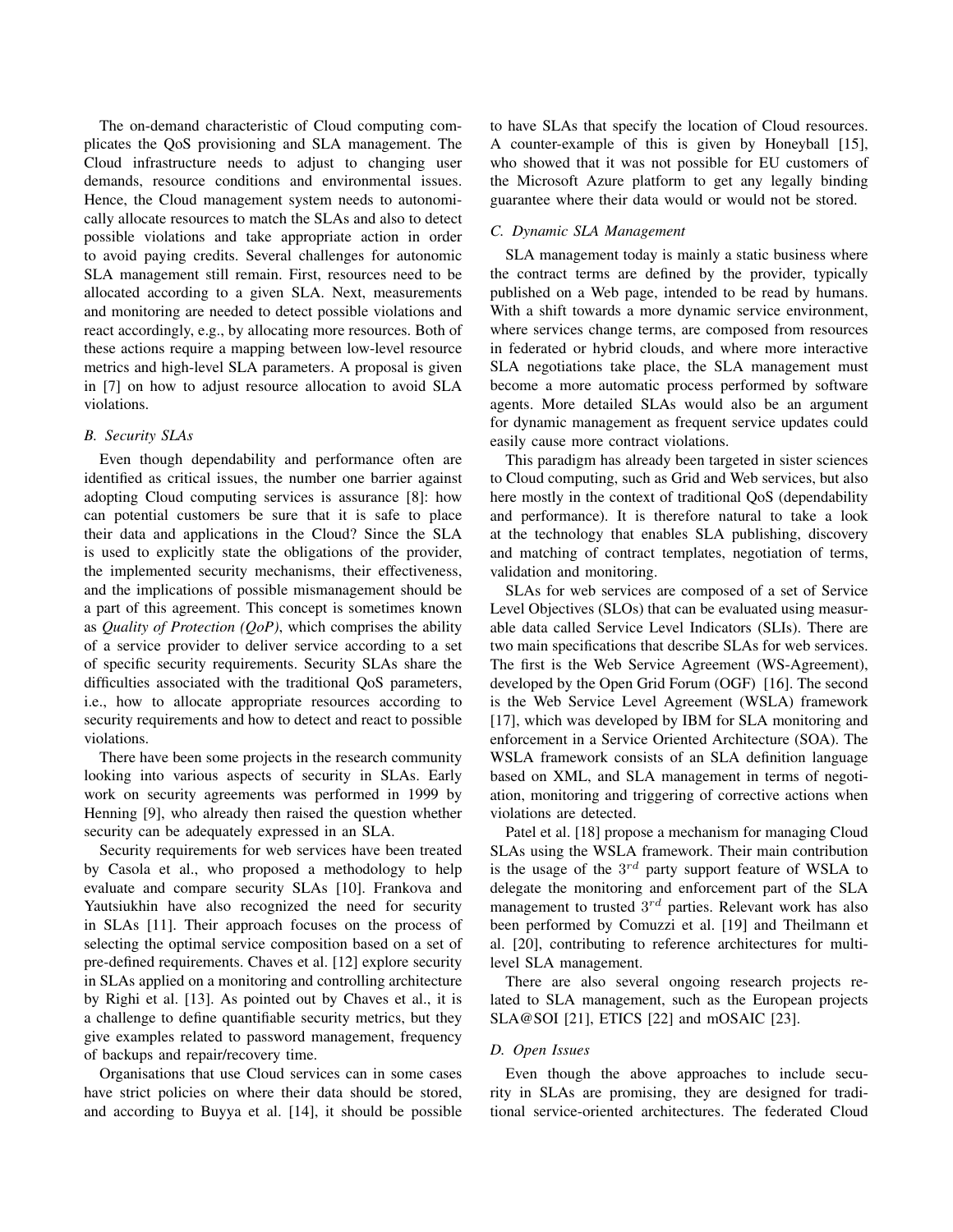paradigm, where services can be composed on demand and where the threat picture is somewhat different, warrants another look at the problem. Whereas several of the dynamic SLA management architectures proposed are adapted to the Cloud, they do not focus on security as an SLA attribute. The next section will present our approach to security SLAs for federated Cloud services, demonstrating its application on the case study presented in Section II.

# IV. SECURITY SLA MANAGEMENT FOR THE CLOUD

This section describes our proposed method for composing security SLAs for federated Cloud services. In this paper we focus on two parts of the proposed method; the lifecycle of a security SLA, and a framework for Cloud security mechanisms to include in the SLA.

# *A. Fundamental Concepts*

The terminology we use is based on the framework architecture established in the SLA@SOI EU project [21], slightly adapted to fit into the Cloud security agreement context.

A *service* is a means of delivering value to customers. A service represents some function or type of task performed by a provider on behalf of a customer. Examples of services are a hotel booking service listed in a public registry or a computing service provided by Amazon. A *Service Provider (SP)* is an organization supplying services to one or more internal or external customers. An example is Amazon providing a Cloud computing service. A *Service Customer (SC)* (or just *customer*) is someone who orders/buys services. A *Service Level Agreement (SLA)* is an agreement between a service provider and a service customer. An SLA describes the service, documents service level targets, and specifies the responsibilities of the service provider and the customer. A single SLA may cover multiple services or multiple customers. A *security SLA* is an SLA that specifies the security obligations associated with a service. In contrast to traditional SLAs, a security SLA will include a set of *security requirements*. An SLA *offer* is a description of an agreement that a service provider is willing to accept. An SLA *template* (usually an XML document) can be used by either the service provider or the customer to advertise what types of offers they are willing to accept. In our model, security SLA templates and security SLA offers will be used by customers and service providers to state their requirements and capabilities regarding security in the SLA negotiation process.

# *B. The Security SLA Lifecycle*

The security SLA lifecycle focuses on the interactions between the service customer and the service provider(s). Here we describe the necessary steps in the lifecycle. As can be seen in Figure 2, it consists of six different phases; publishing, negotiation, commitment, provisioning, monitoring and termination.



Figure 2. The security SLA lifecycle

*1) Publishing:* The first phase includes creating and publishing service offers in a service catalogue, in order to make them ready for discovery by potential customers. In this phase service providers will design and prepare security SLA templates based on their technical capabilities, business strategies and their relations with other service developers. This is a dynamic phase; service providers may frequently change their service offers, add new ones or withdraw templates with expired security services. A published security SLA template for a Cloud service must as a minimum contain the offered security mechanisms and their costs, and possibly also the penalty (customer credit) associated with breaking the agreement. In addition the validity period should be stated in a published SLA template.

*2) Negotiation:* In the negotiation phase the customer and the service provider agree on the details in the security SLA. This phase is further outlined in Figure 3. In our model the negotiation phase will consist of several steps. We do not delve into the details of the negotiation process here, but note that the resulting security SLA will be composed from a set of security requirements stated by the customer and the corresponding security offer from the service provider (who may also pose requirements to the customer). A negotiation can be performed by software agents acting on behalf of the customer and provider. As can be seen in the figure, the customer sends a list of security requirements to the service provider. In the hybrid Cloud context, the request may require resources that the service provider does not posess. The service provider will then match the stated requirements with the security SLA templates published in a service catalogue, and try to reserve resources from a number of other service providers who provide services that comply with the security requirements. The selection process can be either manual or partly automated.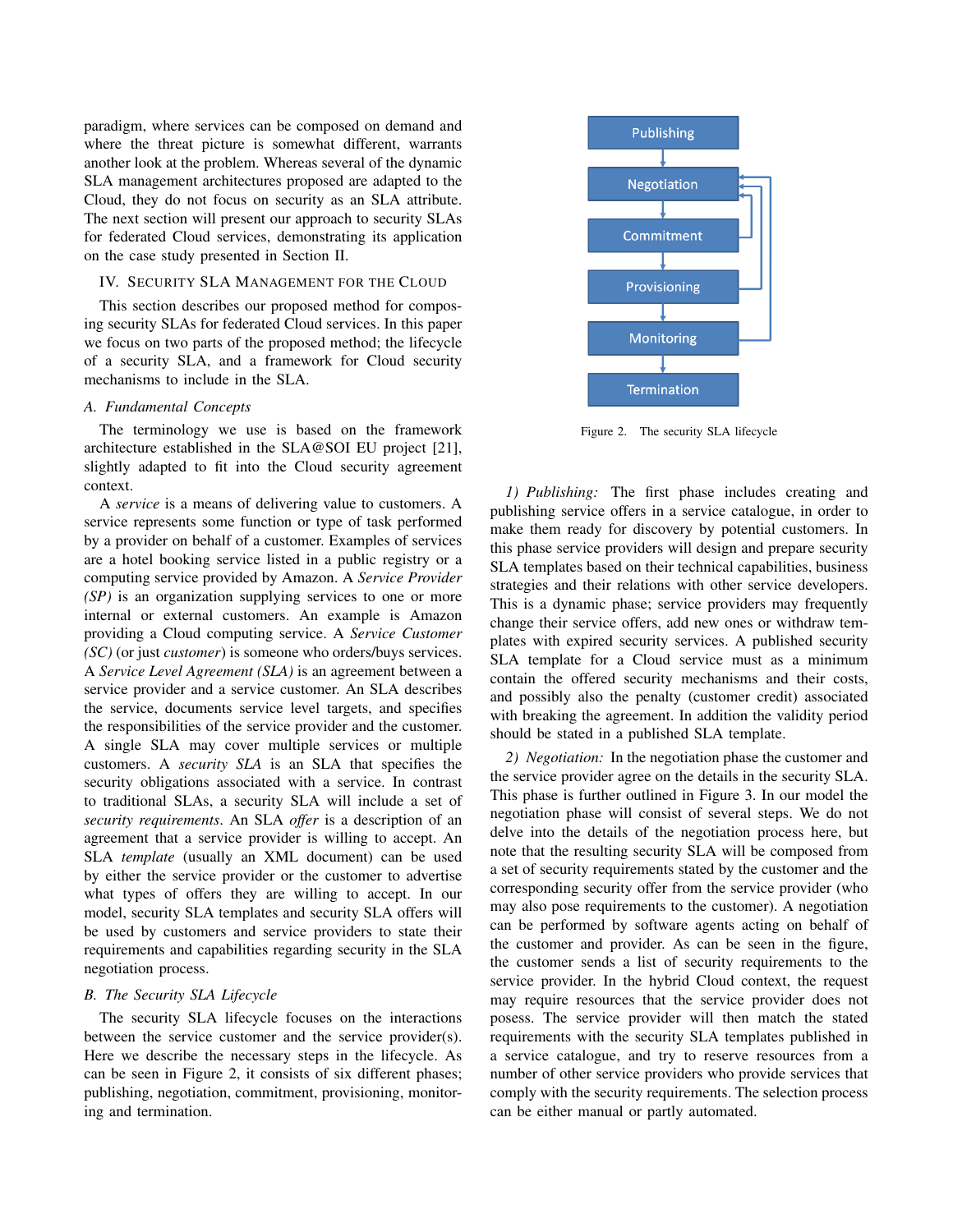The negotiation phase will result in security SLAs between the customer and the service provider, and possibly also between the service provider and other service providers. As can be seen in Figure 3 the final security SLA between the customer and the service provider can be a result of multiple interactions between a number of other providers.



Figure 3. The basic concepts described in the Negotiation phase

*3) Commitment:* A successful negotiation phase will be followed by a commitment phase, where the security SLAs are digitally signed by all the involved partners. For a hybrid Cloud service the resulting security SLA between the customer and the service provider will usually be a result of multiple chains of contracts between the service provider and other providers.

*4) Provisioning:* The proposed lifecycle also includes a provisioning phase, to configure and accomplish the agreed security mechanisms. Change requests in either this phase or the commitment phase may lead to re-negotiation of security SLAs.

*5) Monitoring:* The monitoring phase is used to ensure that the details in the security SLAs are met. This phase includes detecting both past and ongoing security violations, and interpreting whether these events affect the agreed security SLAs. Detected violations of security SLAs may lead to either re-negotiating the SLAs or to termination of the service.

*6) Termination:* The termination phase ends the agreed contract and frees possibly reserved resources.

# *C. Security Requirements for the Cloud*

A challenging part of the security SLA process lifecycle is to agree on what specific security mechanisms to include

Table I SECURITY REQUIREMENTS FOR THE VOICE, MSG, PRESENCE AND CONF SERVICES

|                             | Service             | Id                             | Requirement                                                          | Priority    |
|-----------------------------|---------------------|--------------------------------|----------------------------------------------------------------------|-------------|
| Secure Resource poling (RP) | VOICE, MSG,         | RP3 1 (data                    | User profile information will be stored in an                        | MUST        |
|                             | PRESENCE,           | encryption)                    | encrypted state                                                      |             |
|                             | CONF                |                                |                                                                      |             |
|                             | VOICE, MSG,         | RP3_2 (data                    | Only a hashed value of the user password will be                     | <b>MUST</b> |
|                             | PRESENCE,           | encryption)                    | stored.                                                              |             |
|                             | CONF                |                                |                                                                      |             |
|                             | PRESENCE            | RP2 1 (data                    | Presence information will not be permanently                         | SHOULD      |
|                             |                     | deletion)                      | stored                                                               |             |
|                             | PRESENCE            | AU4_1 (customer                | It is the user's decision whether his online                         | <b>MUST</b> |
|                             |                     | privacy)                       | presence will be revealed to others                                  |             |
|                             | VOICE, MSG,         | AU4_2 (customer                | A user profile will only requires a valid email                      | <b>NICE</b> |
|                             | PRESENCE,           | privacy)                       | address and username, Age, gender, name,                             |             |
|                             | CONF                |                                | picture and phone number will be optional fields.                    |             |
|                             | VOICE               | RP13_1 (network                | All audio streams will be sent over end-to-end<br>encrypted channels | SHOULD      |
|                             | VOICE, MSG,         | encryption)<br>RP14_1 (traffic | Information exchanged among the participants                         | <b>MUST</b> |
|                             | PRESENCE,           | isolation)                     | in a call will be kept confidential                                  |             |
|                             | CONF                |                                |                                                                      |             |
|                             | VOICE, MSG,         | RP14_2 (traffic                | Access to information exchanged among the                            | MUST        |
|                             | PRESENCE,           | isolation)                     | participants in a call will be restricted to the                     |             |
|                             | CONF                |                                | participants                                                         |             |
|                             | MSG                 | RP15_1 (integrity              | All text messages will be digitally signed                           | SHOULD      |
|                             |                     | protection)                    |                                                                      |             |
| Access Control (AC)         | VOICE, MSG,         | AC1_1 (identity                | Authentication will be based on symmetric                            | SHOULD      |
|                             | PRESENCE            | management)                    | encryption using a trusted third party as                            |             |
|                             |                     |                                | authenticator                                                        |             |
|                             | VOICE, MSG,         | AC1_2 (identity                | The endpoints of all connections will be mutually                    | MUST        |
|                             | PRESENCE,           | management)                    | authenticated                                                        |             |
|                             | CONF                |                                |                                                                      |             |
|                             | VOICE, MSG,         | AC2_1 (access                  | Only one instance of an authenticated user can                       | <b>NICE</b> |
|                             | PRESENCE,           | management)                    | participate in a communication session                               |             |
|                             | CONF                |                                |                                                                      |             |
| Audit (AU)                  | VOICE, MSG,         | AU1_1 (logging)                | Only the service provider will have access to                        | SHOULD      |
|                             | PRESENCE            |                                | statistical information                                              |             |
|                             | <b>MSG</b>          | AU1_2 (logging)                | Asymmetric communication will be stored in an                        | SHOULD      |
|                             |                     |                                | encrypted state and not for more than 48 hours                       |             |
|                             | VOICE, MSG,         | AU1_3 (logging)                | All location data will be logged for a minimum of                    | MUST        |
|                             | PRESENCE,           |                                | 48 hours and maximum of 168 hours.                                   |             |
|                             | CONF<br>VOICE, MSG, | IM5 1 (DoS                     | Both client and servers will be protected against                    | <b>NICE</b> |
| Incident m. (IM)            | PRESENCE            | mitigation)                    | DoS attacks                                                          |             |
|                             |                     |                                |                                                                      |             |
|                             |                     |                                |                                                                      |             |
|                             |                     |                                |                                                                      |             |
|                             |                     |                                |                                                                      |             |
|                             |                     |                                |                                                                      |             |
|                             |                     |                                |                                                                      |             |

in the agreement. We have previously outlined a framework for security mechanisms in SLAs for Cloud services [2], illustrated in Figure 5. Here the security mechanisms are divided into three main service categories (storage, processing and network), depending on the particular Cloud resources that are used. The security mechanisms suggested for the framework have been categorized as described below:

- Secure Resource Pooling (RP): includes mechanisms for secure sharing of physical resources.
- Secure Elasticity (E): includes mechanisms that ensure secure migration of customer data and applications.
- Access Control (AC): includes mechanisms that protect the customer data from unauthorized access.
- Audit, Verification & Compliance (AU): includes mechanisms that facilitate auditing and verifying security properties, together with privacy preserving measures.
- Incident Management & Response (IM): includes mechanisms for detecting and responding to threats and unwanted events.

The purpose of the framework is to facilitate easier service selection and composition in the security SLA lifecycle.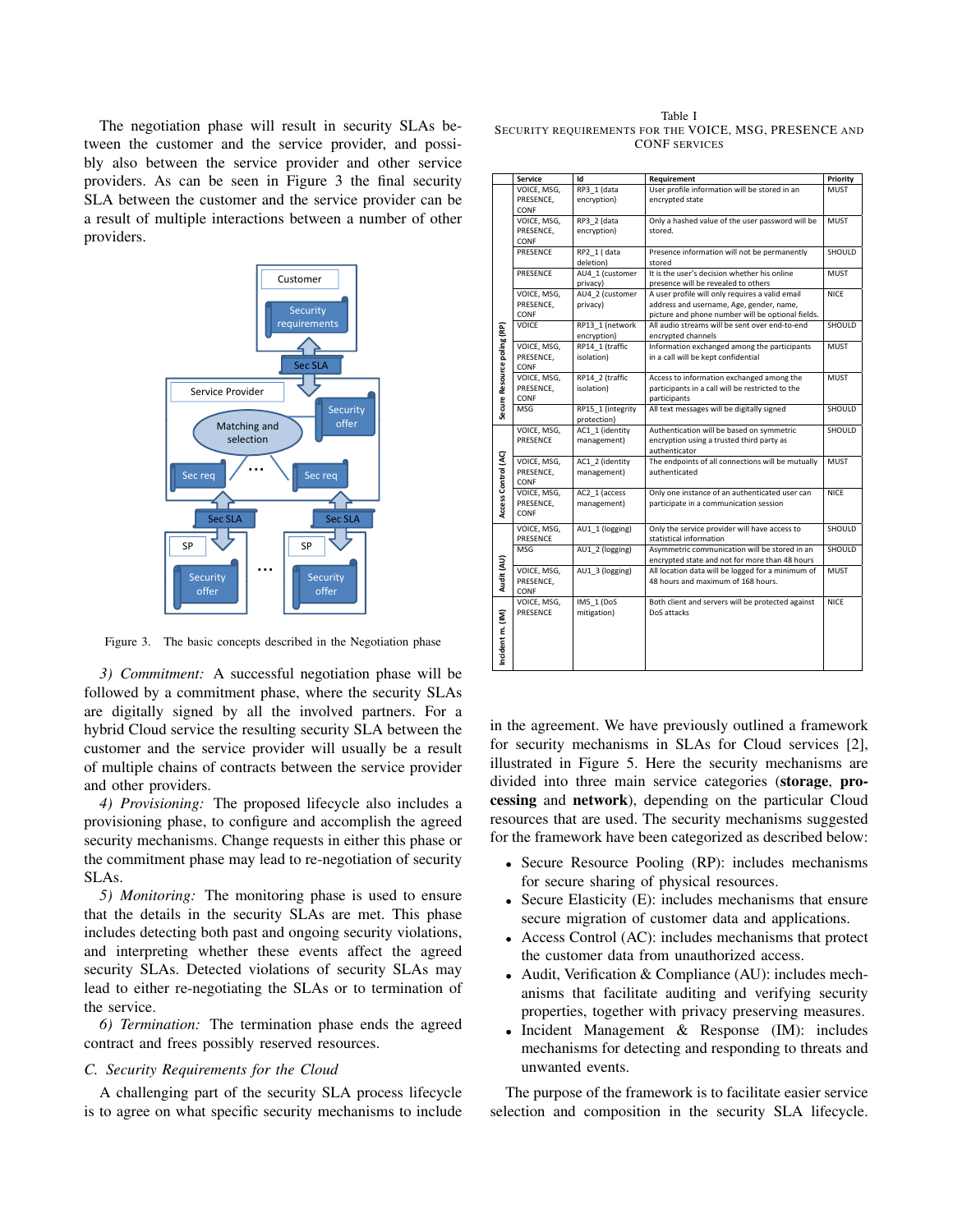The basic idea is to provide a set of standardized security mechanisms that a potential Cloud customer can choose between when outsourcing critical services to the federated Cloud.

# V. APPLICATION ON THE UCAAS CASE STUDY

We will now show how to apply the SLA lifecycle management from the previous section on a UC solution composed by a VoIP service (VOICE), a message service (MSG), a presence information service (PRESENCE) and a conferencing service (CONF) (see Figure 1).

In the first phase of the security SLA lifecycle (Figure 2) various providers publish their security offerings in accordance with the type of service offered. The customer will then approach the service provider with a request for a security service level in a prioritized list. In the UCaaS case study this list may contain the mechanisms and requirements outlined in Table I. As can be seen in the table, the priorities are given as three levels: MUST (the customer will not accept any service that does not fulfil this requirement), SHOULD (the customer would prefer this, but may settle for less) and NICE (nice to have, the customer may use it as a tie-breaker in otherwise equal offerings). The list of security requirements has been compiled using the Cloud SLA security mechanisms framework [2] and previous work on VoIP security [24], [25].

Based on the published security SLA templates, the UCaaS provider will then match the customer's security requirements with the possible service offers and make a short-list of all the providers who can comply with all MUST requirements. In this specific example, the UCaaS provider has its own voice service, and as long as this can satisfy all MUST voice-related requirements, the UCaaS provider will not query additional external providers. We will assume that this is the case for our example. For the remaining components, the UCaaS provider will initiate a negotiation for each sub-service, selecting relevant requirements from the list in each case. The message flow in the negotiation phase is outlined in Figure 4.

In the UCaaS implementation illustrated in Figure 1, one can see that messaging services are offered by service provider A, B and C. However, the matching process reveals that only provider B and C satisfy all the MUST priorities stated by the customer. The UCaaS provider will therefore request messaging services from these two only. Now assume that both providers respond that they can fulfil all the MUST and SHOULD requirements, however, provider B can in addition fulfil the two NICE requirements. Based on this, the UCaaS provider selects provider B to deliver the messaging service. The UCaaS provider then requests a presence service from provider C and D. Again it is easy for the UCaaS provider to choose provider C, since it turns out that it can fulfil all MUST and SHOULD requirements, while provider D can only fulfil the MUST requirements.



Figure 4. Message flow in the Negotiation phase

Finally, the UCaaS provider requests a conferencing service from provider F who responds with an offer containing all the MUST security requirements, but none of the SHOULD and NICE requirements. Having no other alternatives, the UCaaS provider chooses provider F to deliver the conferencing service.

After the negotiation phase is completed, the UCaaS provider presents the negotiated combined offer to the customer, who we may assume accepts this offer. The UCaaS provider then confirms the booking of the services from provider B, C and F; all of whom commit to provide the previously offered service (if any of the providers for some reason should fail to commit at this stage, the process returns to negotiation).

#### VI. DISCUSSION AND FURTHER WORK

Security in hybrid Clouds is quite a challenge, and we consider our work to still be in an early stage. In the UCaaS case study we have a situation where all the functional requirements are always satisifed by the sub-services. This is seldom the case in real life, but we have chosen not to focus our attention on compatibility and interoperability issues here. Likewise, security requirements might come in conflict with other OoS requirements in a SLA negotiation phase, and finding a balance that ensures a secure *enough* service with reasonable costs requires a more holistic lifecycle approach. Still, even within our focus area there are many issues left to be solved; some of the most urgent ones are:

• Security is inherently difficult to measure. Even for a Cloud service that has been in operation for some time it can be difficult to determine how secure it really is. In addition, the really clever attacks often go unnoticed.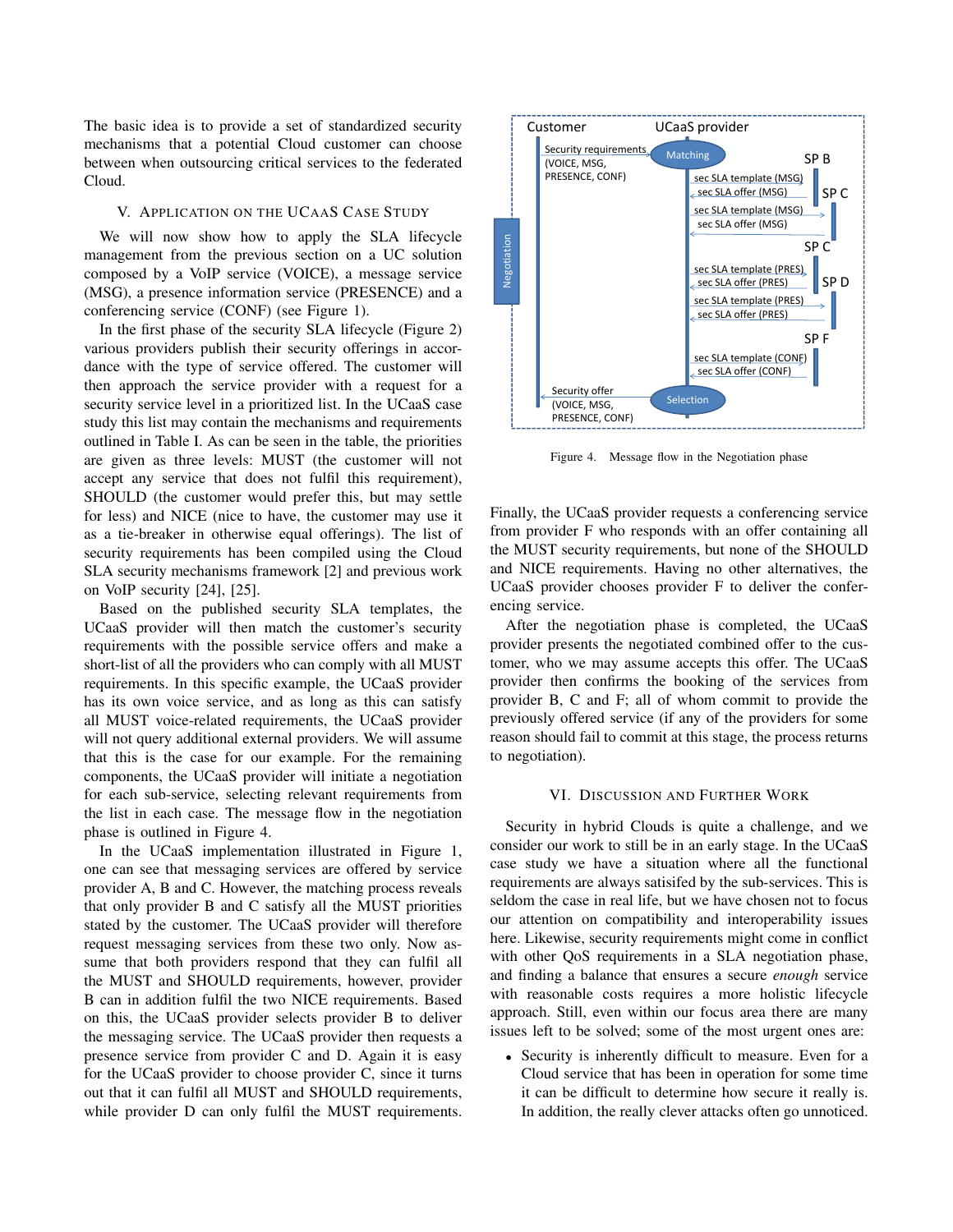- Security requirements are difficult to define, and are often stated as something that should *not* happen, making them difficult to use as input to an SLA template.
- Monitoring and controlling a security SLA is inherently difficult. The nature of clouds is to hide the inner workings from the customer.
- We need standardized, machine readable formats for the security SLA templates used in the publishing and negotiation phases, so that the roles can be played by software agents rather than humans.
- The combination of two or more secure services in a hybrid Cloud does not necessarily mean that the result is secure.

We are currently in the process of setting up a lab environment to implement and test the different steps in the proposed security SLA management lifecycle. The purpose is to evaluate to what degree existing standards and protocols can be used to realize the proposed architecture, and to determine the severity of a selected set of relevant attacks. In addition we will perform more research on *trust-based service selection* [26]; a concept that has received little attention so far, but that we believe will be a crucial part of Cloud service composition.

## VII. CONCLUSION

Cloud federation brings together different service providers and their offered services so that many Cloud variants can be tailored to match different sets of customer requirements. To mitigate security risks and convince hesitant customers, security SLAs must be a part of the federated Cloud. In this paper we have described how to manage the security SLA lifecycle with the aid of a framework for security mechanisms as input to contract requirements. The purpose is to facilitate rapid service compositions and agreements for hybrid Clouds. There are still many unresolved issues related to security SLAs that need attention, and we are fully aware that security is something that cannot be handled in isolation from other requirements. Therefore, further work and practical experiences are needed within this research field.

#### ACKNOWLEDGMENT

This research has been supported by Telenor through the SINTEF-Telenor research agreement.

#### **REFERENCES**

- [1] Y. Chen, V. Paxson, and R. Katz, "What's New About Cloud Computing Security?" *University of California Berkeley Report No UCBEECS20105 January*, vol. 20, no. 2010, 2010. [Online]. Available: http://www.eecs.berkeley. edu/Pubs/TechRpts/2010/EECS-2010-5.pdf
- [2] K. Bernsmed, M. G. Jaatun, and A. Undheim, "Security in Service Level Agreements for Cloud Computing," in *Proceedings of the 1st International Conference on Cloud Computing and Services Science, (CLOSER)*, 2011.
- [3] B. Elliot and S. Blood, "Magic Quadrant for Unified Communications," 2009. [Online]. Available: http://www. gartner.com/DisplayDocument?doc\_cd=201349
- [4] International Telecommunication Union, "Terms and Definitions Related to Quality of Service and Network Performance Including Dependability, ITUT E.800," 2008.
- [5] C. Irvine, "Quality of security service," in *Proc. ACM New Security Paradigms Workshop*, 2000, pp. 91–99.
- [6] S. Lindskog, "Modeling and tuning security from a quality of service perspective," Ph.D. dissertation, Chalmers University of Technology, 2005.
- [7] I. Brandic, V. C. Emeakaroha, M. Maurer, S. Dustdar, S. Acs, A. Kertesz, and G. Kecskemeti, "LAYSI: A Layered Approach for SLA-Violation Propagation in Self-managebale Cloud Infrastructures," in *Proceeding of the 2010 34th Annual IEEE Computer Software and Applications Conference Workshops*, no. i. Ieee, Jul. 2010, pp. 365–370.
- [8] European Network and Information Security Agency (ENISA), "Cloud Computing: Benefits, risks and recommendations for information security," 2009.
- [9] R. R. Henning, "Security service level agreements: quantifiable security for the enterprise?" in *Proceedings of the 1999 workshop on New security paradigms*, ser. NSPW '99. New York, NY, USA: ACM, 2000, pp. 54–60.
- [10] V. Casola, A. Mazzeo, N. Mazzocca, and M. Rak, "A SLA evaluation methodology in Service Oriented Architectures," in *Quality of Protection*, ser. Advances in Information Security, D. Gollmann, F. Massacci, and A. Yautsiukhin, Eds. Springer US, 2006, vol. 23, pp. 119–130.
- [11] G. Frankova and A. Yautsiukhin, "Service and protection level agreements for business processes," in *Young Researchers Workshop on Service*, 2007.
- [12] S. A. de Chaves, C. B. Westphall, and F. R. Lamin, "SLA Perspective in Security Management for Cloud Computing," in *Proceeding of the 2010 Sixth International Conference on Networking and Services*. IEEE, March 2010, pp. 212–217.
- [13] R. R. Righi, D. L. Kreutz, and C. B. Westphall, "Secmon: An architecture for monitoring and controlling security service level agreements," in *XI Workshop on Managing and Operating Networks and Services*, 2006.
- [14] R. Buyya, C. S. Yeo, and S. Venugopal, "Market-Oriented Cloud Computing: Vision, Hype, and Reality for Delivering IT Services as Computing Utilities," in *High Performance Computing and Communications, 2008. HPCC '08. 10th IEEE International Conference on*, sept. 2008, pp. 5 –13.
- [15] J. Honeyball, "The truth about microsoft azure and where your data will be kept," *PC Pro*, August 2009.
- [16] OGF, "Web Services Agreement Specification (WS-Agreement)," Tech. Rep., 2007.
- [17] H. Ludwig, A. Keller, A. Dan, R. P. King, and R. Franck, "Web Service Level Agreement (WSLA) Language Specification," IBM, Tech. Rep., 2003.